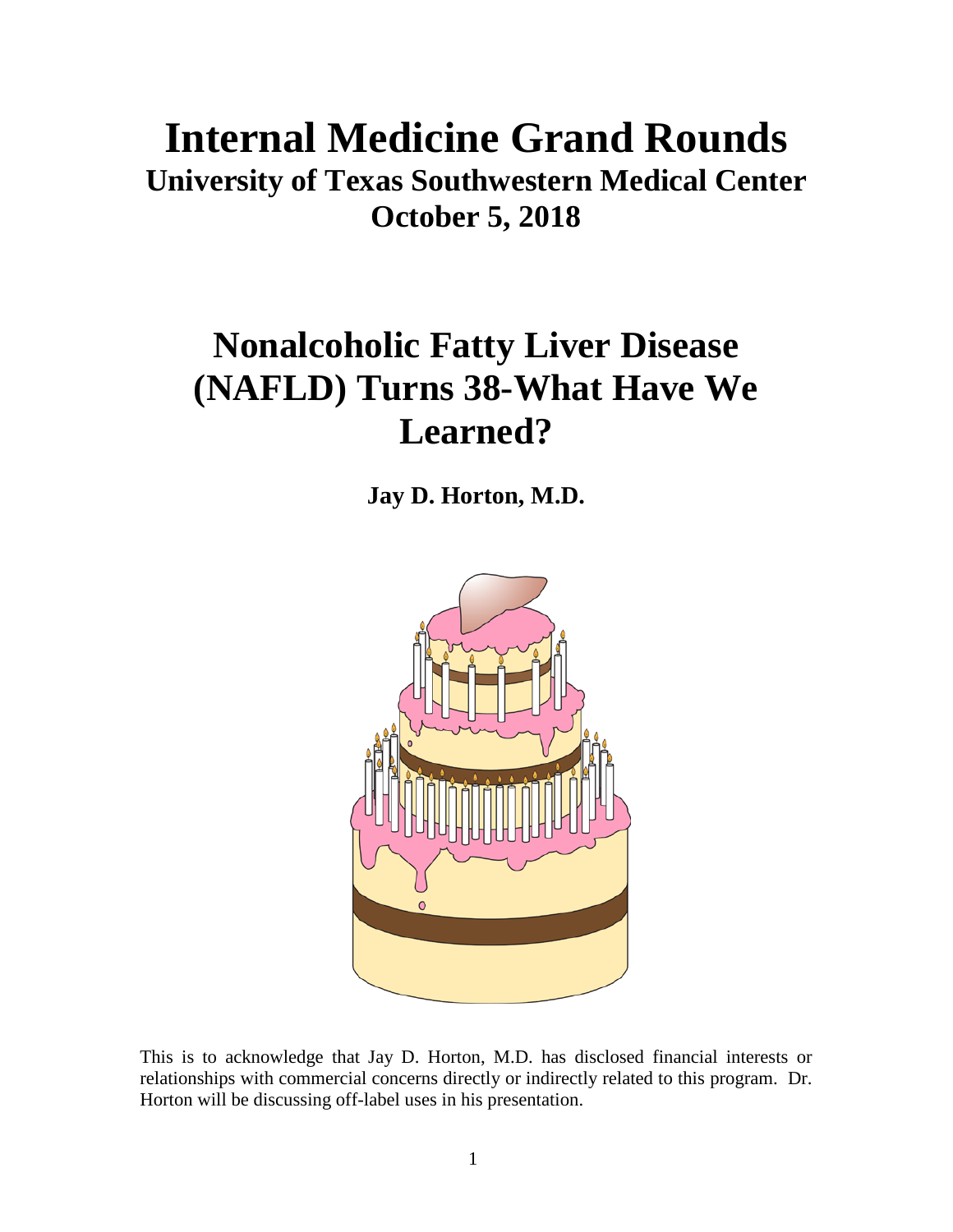**Presenter**: Jay D. Horton, M.D.

**Rank**: Professor

**Division**: Digestive and Liver Diseases

#### **Purpose & Overview:**

To discuss and explain the underlying mechanisms responsible for the development of nonalcoholic fatty liver disease as well as the mechanism of action for new drugs under development for the treatment of nonalcoholic fatty liver disease.

#### **Objectives:**

- 1. Understand the underlying changes in fatty acid metabolism that result in fat accumulation in liver.
- 2. Understand the genetic contributions to NAFLD.
- 3. Understand the risk factors associated with the development of NAFLD.

#### **Biosketch:**

Dr. Jay D. Horton is the Director of the Center for Human Nutrition and Professor of Internal Medicine and Molecular Genetics. He obtained his B.S. and M.D. degrees from the University of Iowa and completed his Internal Medicine residency, gastroenterology fellowship, and Howard Hughes post-doctoral fellowship at UT Southwestern. Dr. Horton's research interests are in determining how regulators of fat metabolism contribute to the development of fatty liver and delineating the function of PCSK9, a protein secreted into the blood that regulates LDL receptors in liver.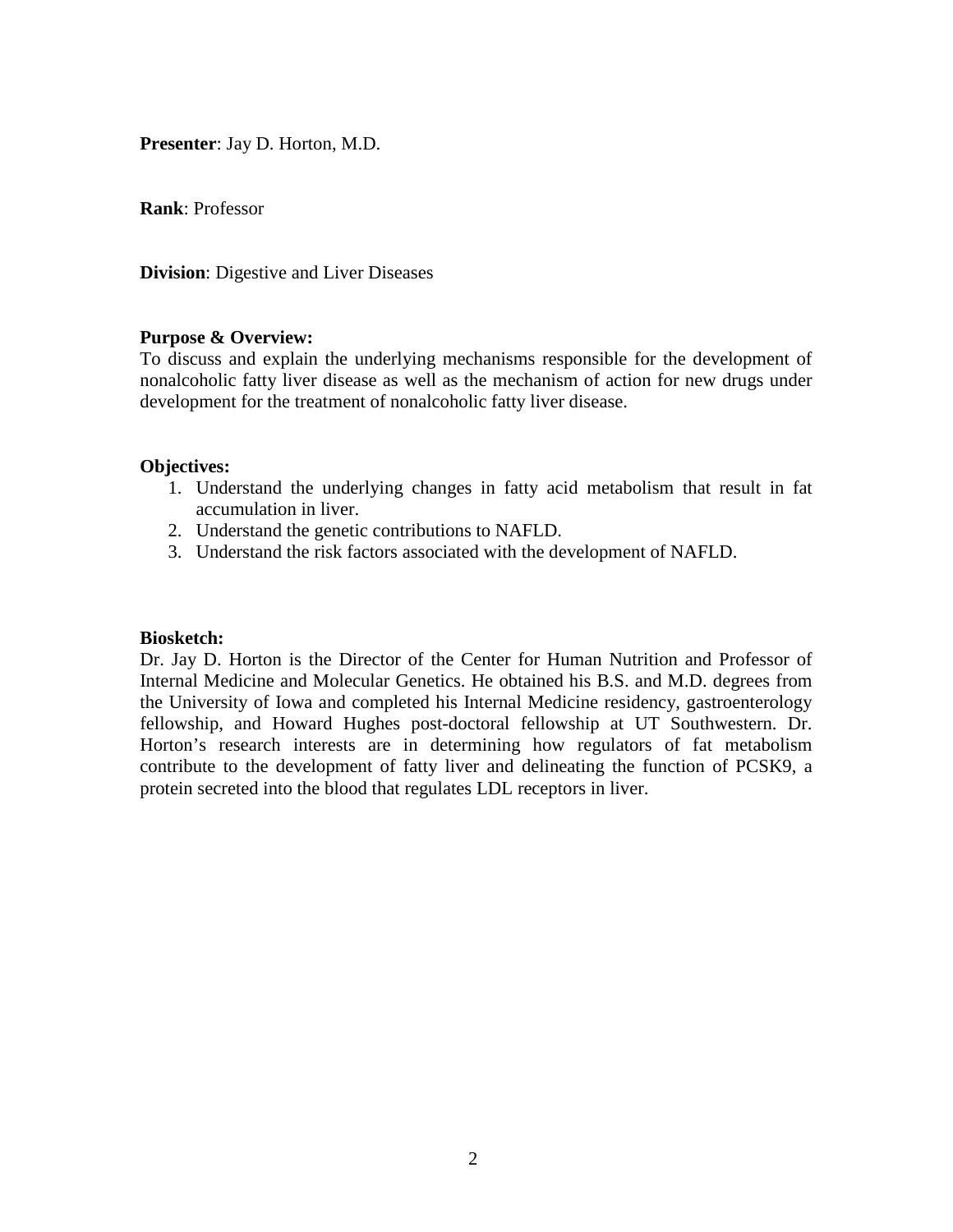## **Facts Regarding NAFLD**

- Approximately **83 million** people in the U.S. have NAFLD-projected to increase to **101 million** by 2030 (1).
- Global prevalence of NAFLD is  $\sim$  25% (2).
- Insulin resistance is the key underlying metabolic abnormality present in the majority of individuals who develop of NAFLD and NAFLD could be considered a component of the metabolic syndrome (3, 4).
- Patients with NAFLD are twice as likely to die of cardiovascular disease than from liver disease  $(5)$ .
- The clinical disease progression of NAFLD is highly variable but those with NASH progress to fibrosis  $\sim 2X$  faster than those with only steatosis on initial biopsy (1).
- NAFLD can lead to the development of hepatocellular carcinoma (HCC) even in the absence of cirrhosis and NAFLD-associated HCC represents 18% of those listed for transplant  $(1, 6)$ .
- Current treatment options for NASH per 2018 AASLD Practice Guidelines (7):

#### 1) **Weight loss**

At least 3%-5% of body weight appears necessary to improve steatosis, but a greater weight loss (7%-10%) is needed to improve the majority of the histopathological features of NASH. Foregut bariatric surgery can be considered in otherwise eligible obese individuals with NAFLD or NASH. It is premature to consider foregut bariatric surgery as an established option to specifically treat NASH.

#### 2) **Vitamin E**

Daily dose of 800 IU/day improves liver histology in *nondiabetic* adults with *biopsy-proven* NASH and therefore may be considered for this patient population. Vitamin E is **not** recommended to treat NASH in diabetic patients, NAFLD without liver biopsy, NASH cirrhosis, or cryptogenic cirrhosis.

#### 3) **Pioglitazone**

Dose of 30 mg/day improves liver histology in patients with and without T2DM with biopsy-proven NASH. Therefore, it may be used to treat these patients. Risks and benefits should be discussed with each patient before starting therapy. Should **not** be used to treat NAFLD without biopsy-proven NASH.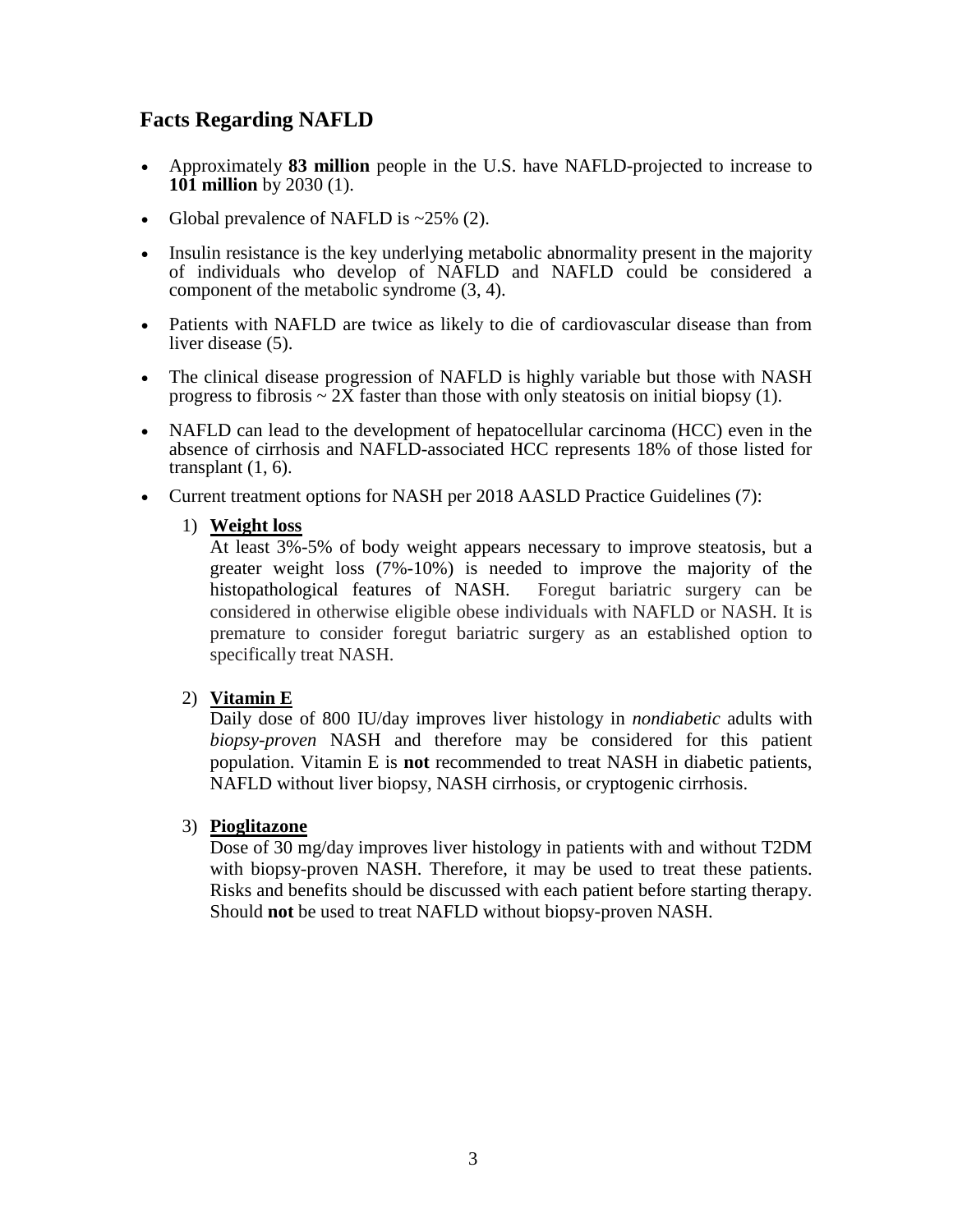#### **References**

- 1. Friedman SL, Neuschwander-Tetri BA, Rinella M, and Sanyal AJ. Mechanisms of NAFLD development and therapeutic strategies. *Nat Med.* 2018;24(7):908-22. doi: 10.1038/s41591-018-0104-9. Epub 2018 Jul 2.
- 2. Younossi Z, Tacke F, Arrese M, Sharma BC, Mostafa I, Bugianesi E, et al. Global Perspectives on Non-alcoholic Fatty Liver Disease and Non-alcoholic Steatohepatitis. *Hepatology.* 2018;4(10):30251.
- 3. Browning JD, and Horton JD. Molecular mediators of hepatic steatosis and liver injury. *J Clin Invest.* 2004;114(2):147-52.
- 4. Cohen JC, Horton JD, and Hobbs HH. Human fatty liver disease: old questions and new insights. *Science.* 2011;332(6037):1519-23.
- 5. Lindenmeyer CC, and McCullough AJ. The Natural History of Nonalcoholic Fatty Liver Disease-An Evolving View. *Clin Liver Dis.* 2018;22(1):11-21.
- 6. Younossi Z, Stepanova M, Ong JP, Jacobson IM, Bugianesi E, Duseja A, et al. Nonalcoholic Steatohepatitis Is the Fastest Growing Cause of Hepatocellular Carcinoma in Liver Transplant Candidates. *Clin Gastroenterol Hepatol.* 2018;Jun 14. pii: S1542-3565(18)30611-6. doi: 10.1016/j.cgh.2018.05.057. [Epub ahead of print].
- 7. Chalasani N, Younossi Z, Lavine JE, Charlton M, Cusi K, Rinella M, et al. The diagnosis and management of nonalcoholic fatty liver disease: Practice guidance from the American Association for the Study of Liver Diseases. *Hepatology.* 2018;67(1):328-57.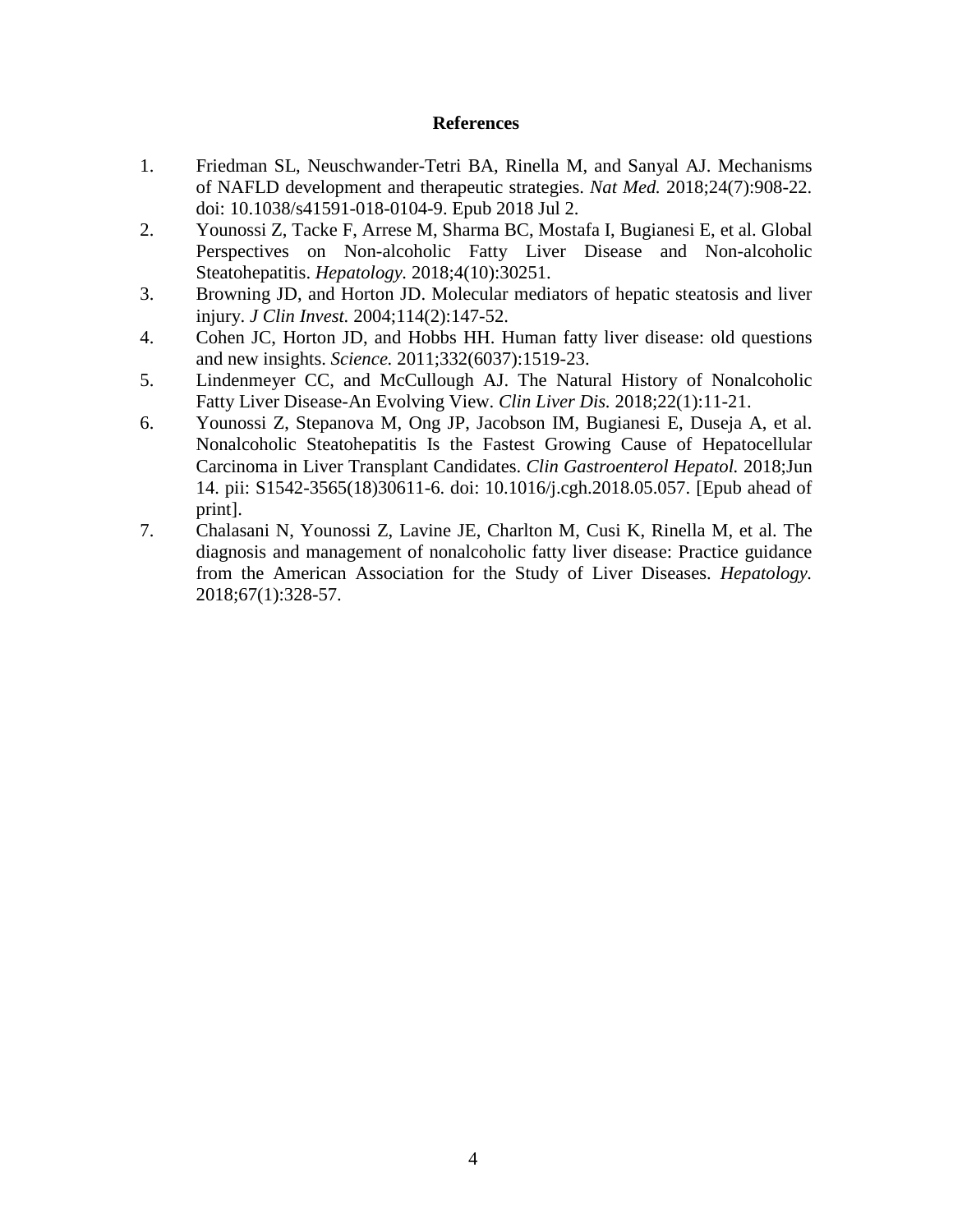#### **Case Presentation**

- **49 y/o Hispanic female with Type 2 DM and HTN presents for evaluation of abnormal LFTs found in health screen**
- **PE significant for BMI of 42**
- **Labs: ALT 80, AST 40, Plts 300, INR 0.5**
- **Hep. serologies neg, ANA, AMA, AMSA, Ferritin, -1 antitrypsin all NL**
- **Abdominal Sono: Increased echogenicity**

## **Definitions**

• **Nonalcoholic Fatty Liver Disease (NAFLD)**

- **Clinicopathologic syndrome that ranges from fatty liver alone to fatty liver plus inflammation/fibrosis**
- **Hepatic Steatosis** – **Excessive lipid accumulation in hepatocytes**
- **Nonalcoholic Steatohepatitis (NASH)**
	- **Severe form of NAFLD**
	- **Includes hepatic steatosis plus hepatitis**

## **Liver Histology of NAFLD**

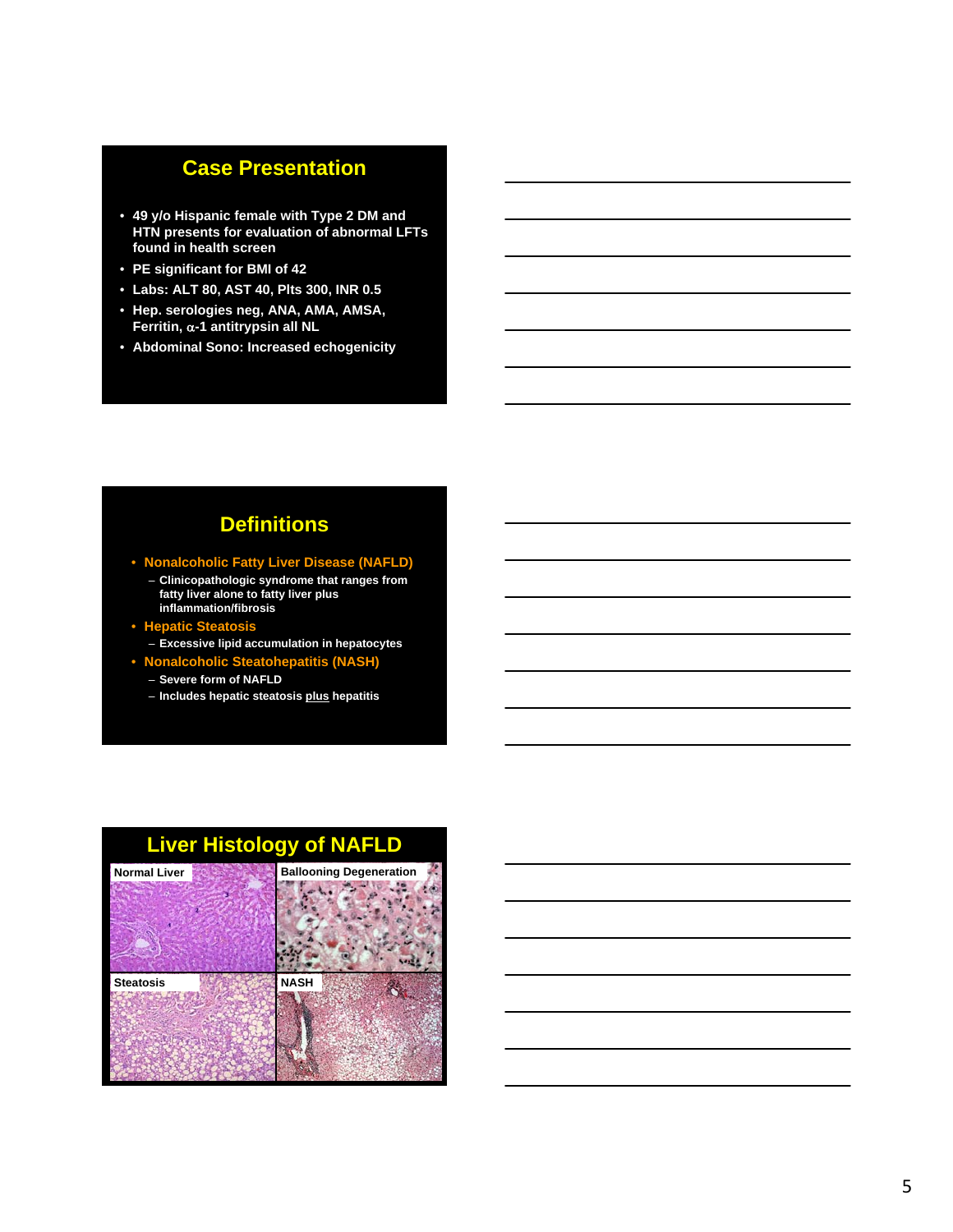## **Diagnosis of NAFLD**

- **Exclude other causes:**
	- **serologic tests for viral hepatitis**
	- **iron studies**
	- **ceruloplasmin**
	- $\alpha$ -1 antitrypsin
	- **anti-mitochondrial & antinuclear Ab**
- **Mild-moderate (2-5 X) increase in ALT/AST**
- **Radiologic studies very suggestive**
- **Ultrasound, Unenhanced CT, MRI, MRS**
- **Liver biopsy**







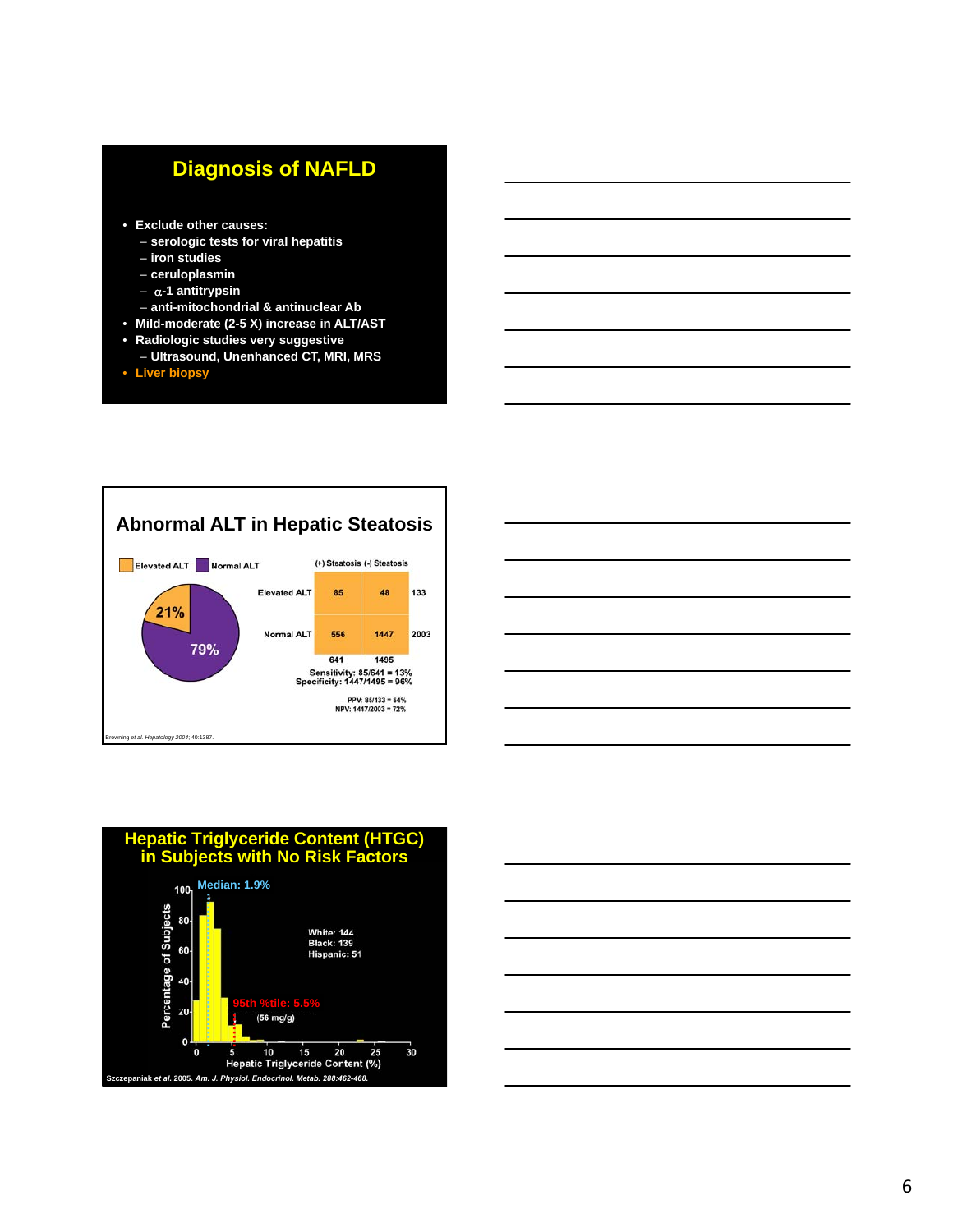









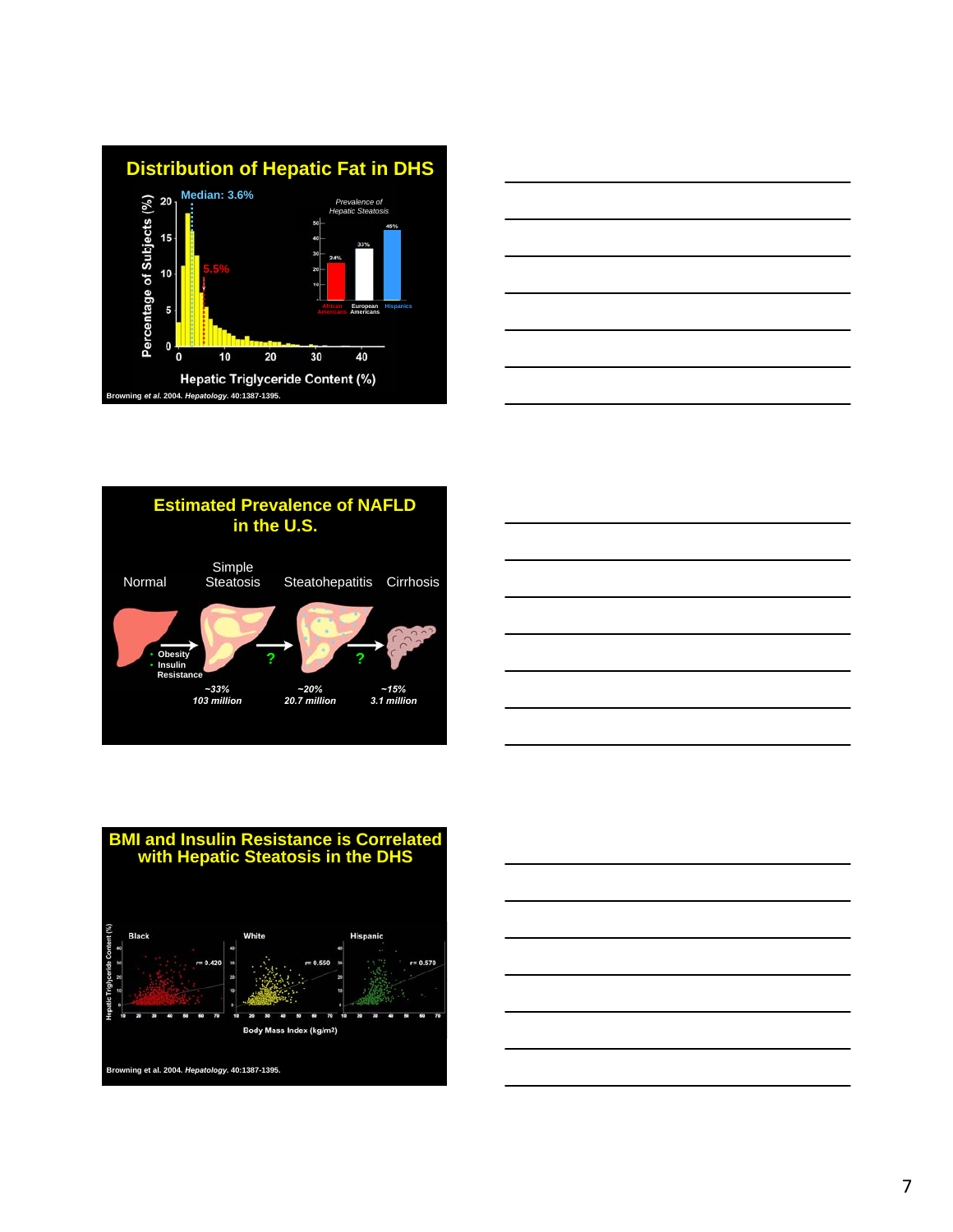









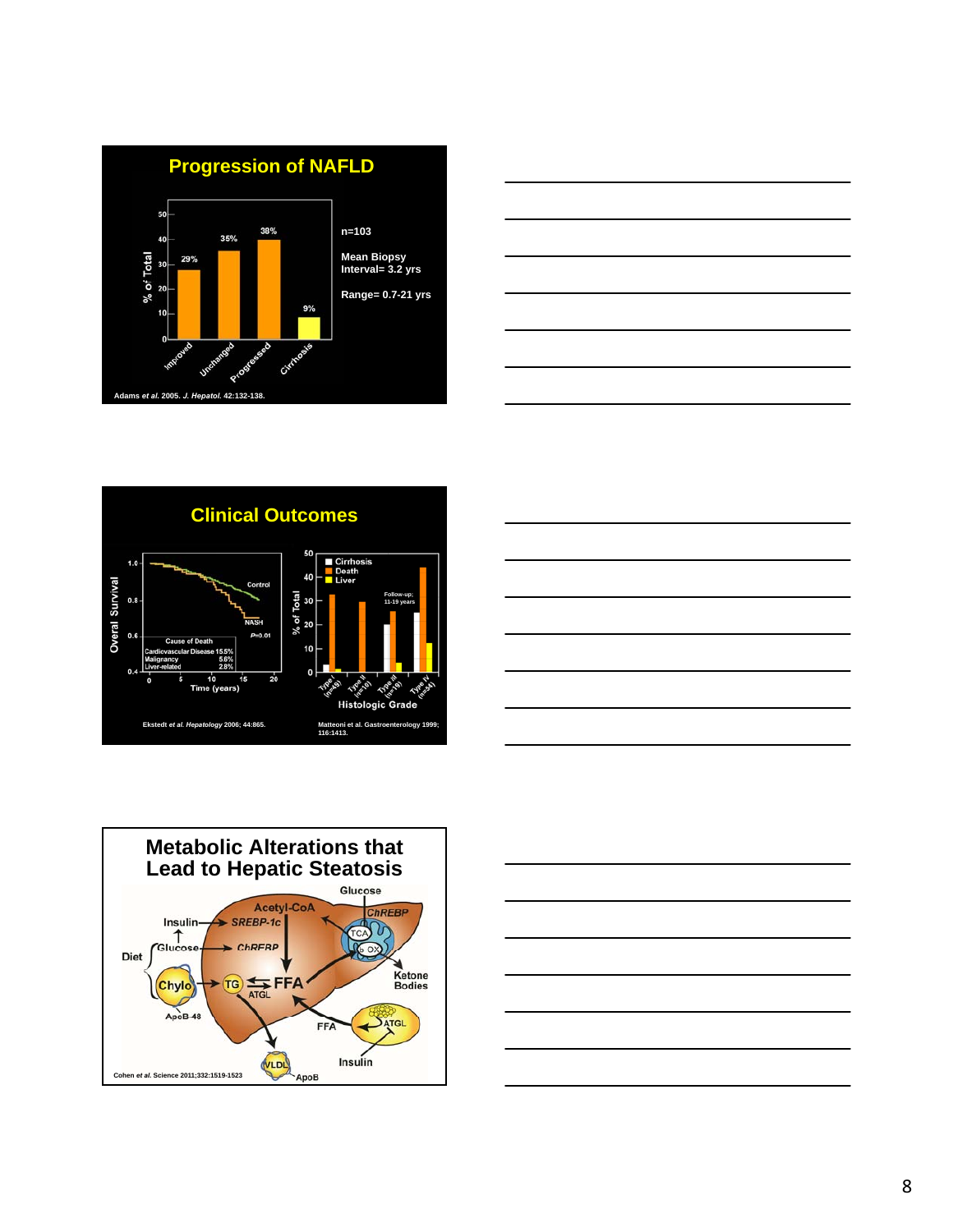









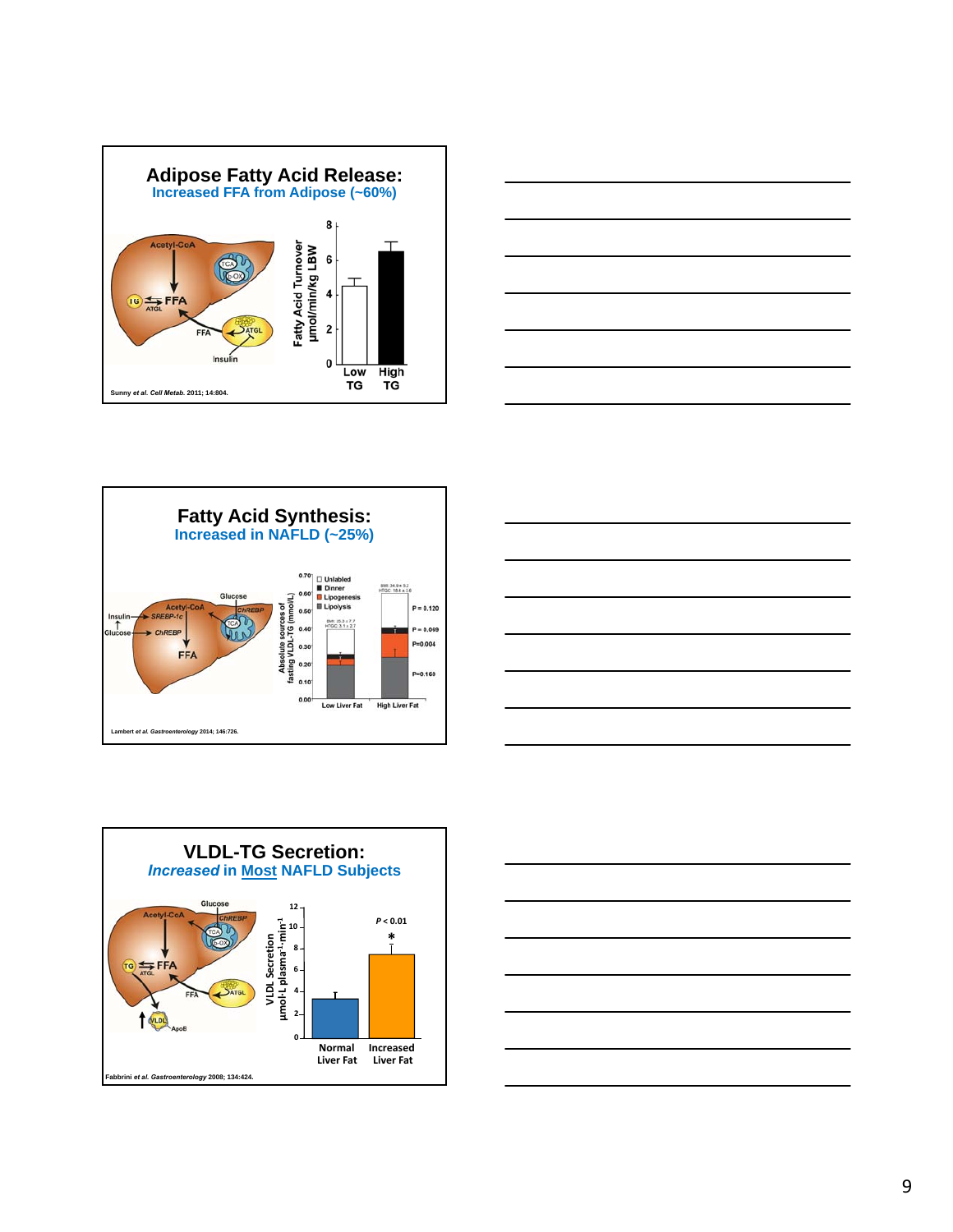



## *TM6SF2* **Variant Associated with NAFLD**

- •**Frequency of** *TM6SF2* **p.Glu167Lys: 7.2% in Europeans, 3.4% in African Americans, and 4.7% in Hispanics**
- •**Carriers of** *TM6SF2* **variant had elevated mean and median liver TGs, higher ALTs, lower plasma TGs & LDL**



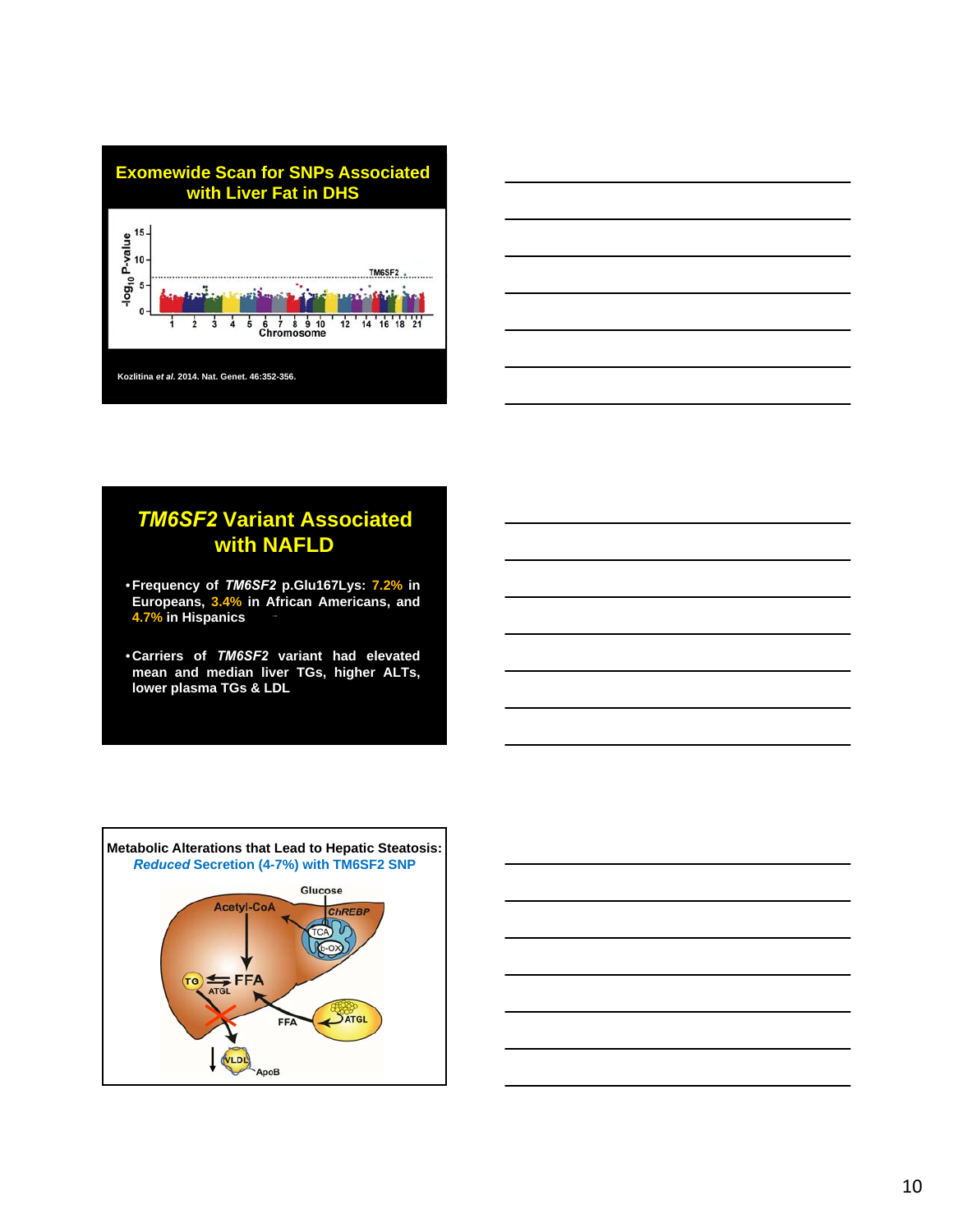









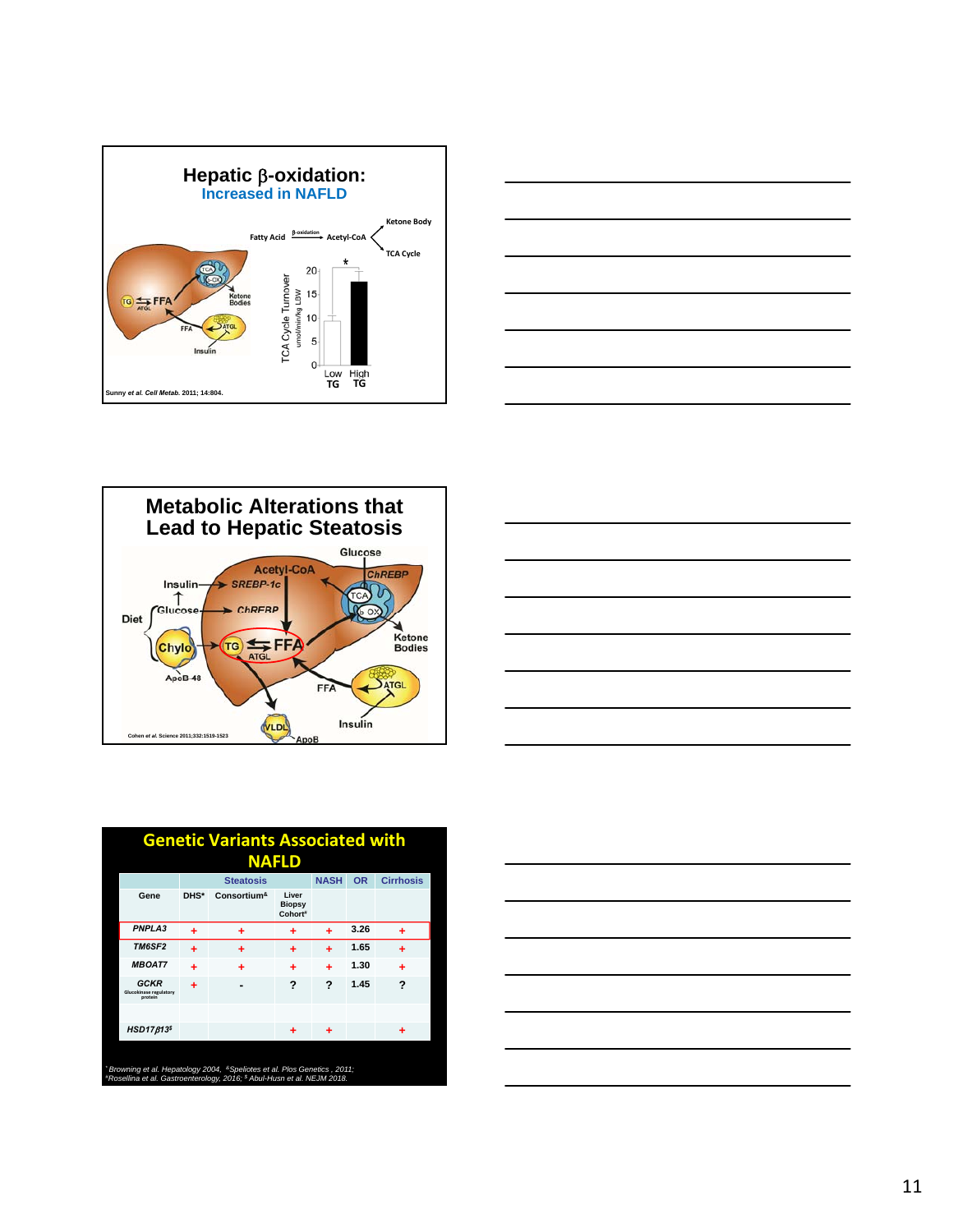









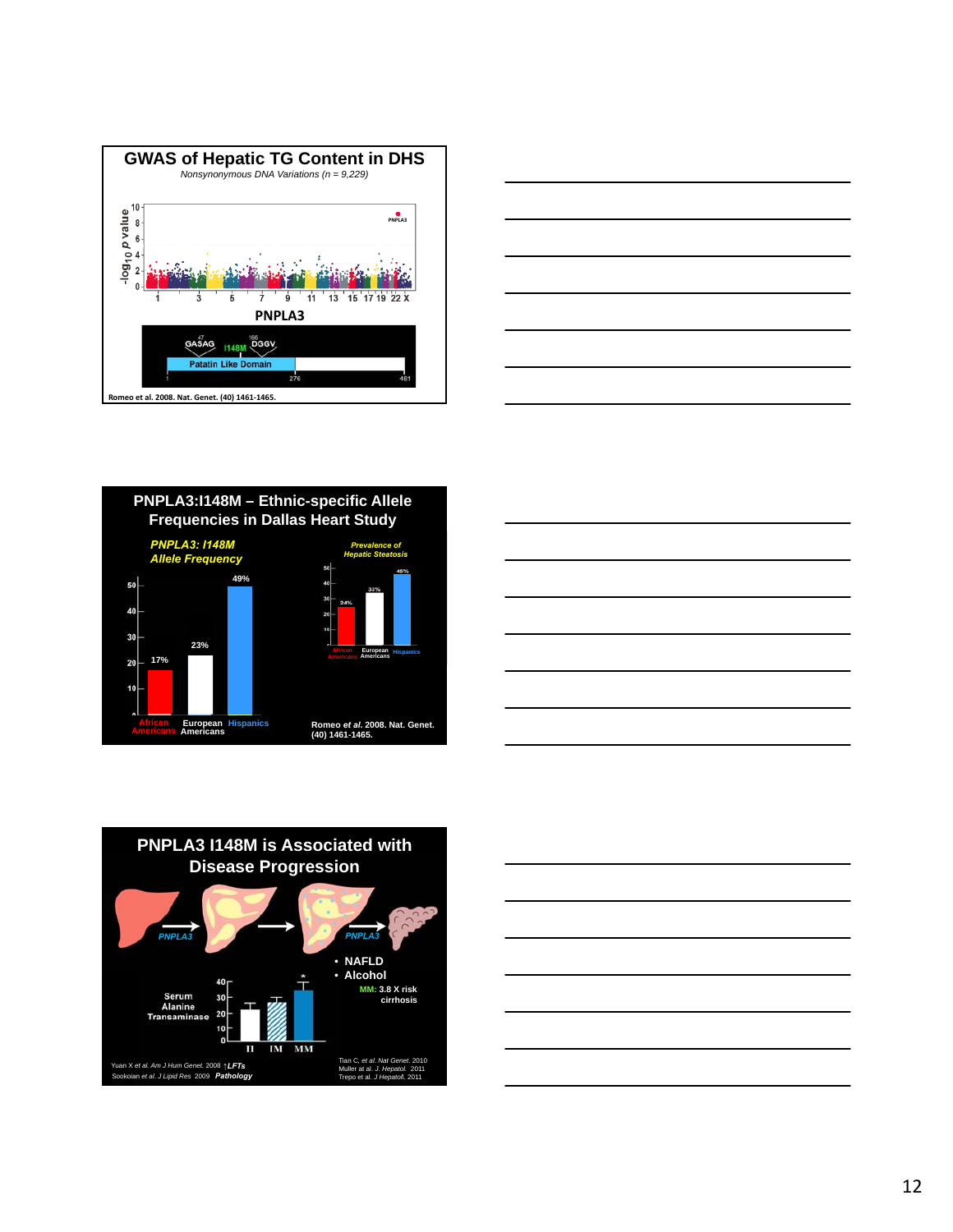









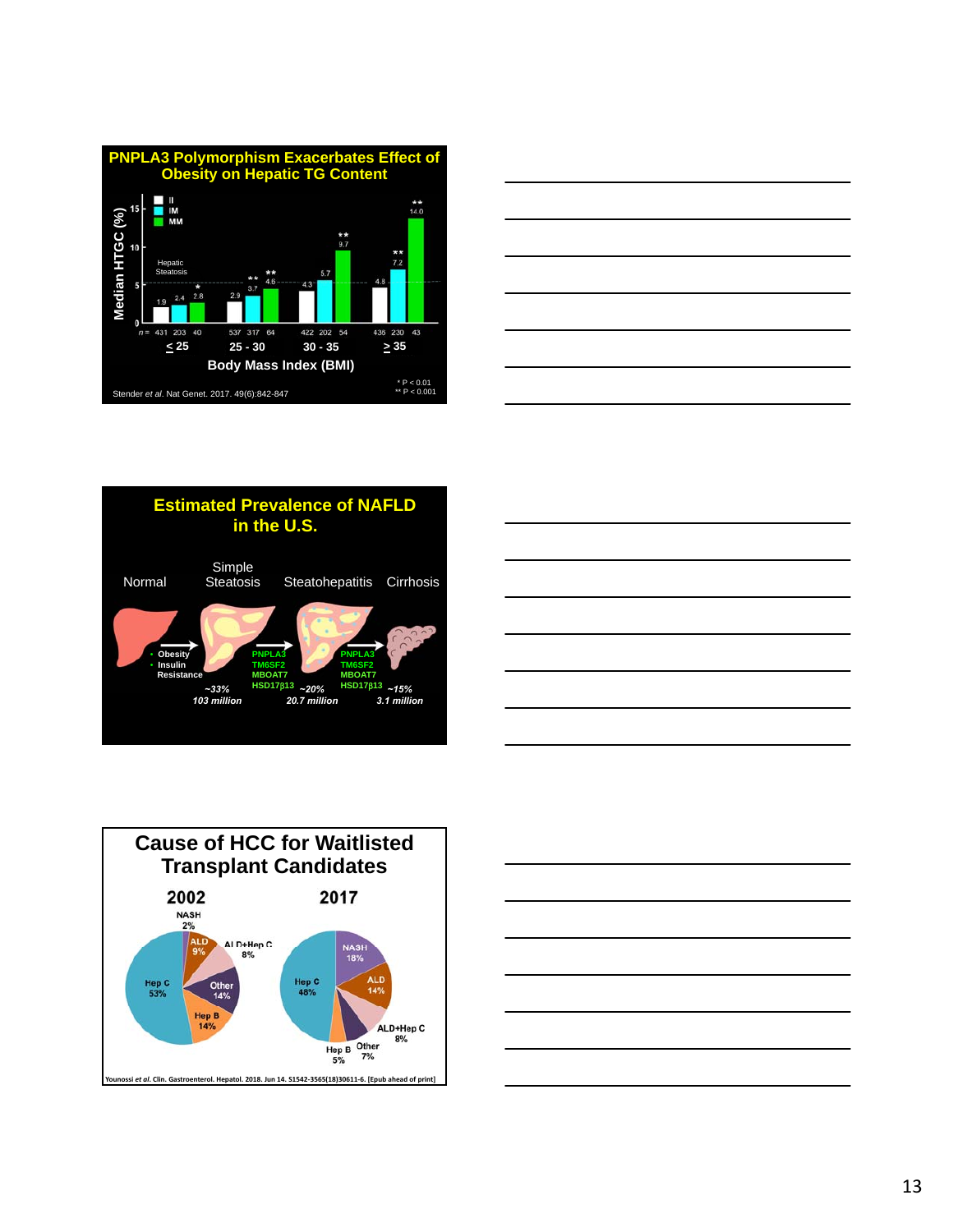## **Diagnosis and Management of NAFLD**

- **ETOH**
	- **Ongoing or recent ETOH of >21 drinks/wk in male and >14 drinks/wk in females considered significant (Strength 2, Quality C)**
- **Screening in Primary Care of High Risk Groups and Family Members**
- **Not recommended due to lack of treatment options and lack of evidence of long-term benefits and cost effectiveness (Strength 1, Evidence B)**





#### **Therapeutic Trials for NAFLD**

- **Weight Loss (Strength 1, Evidence A)**
	- **8 RCTs (n=373)**
	- **>3-5% weight loss improved NAS**
	- **Improved HOMA, glucose tolerance, and plasma lipids**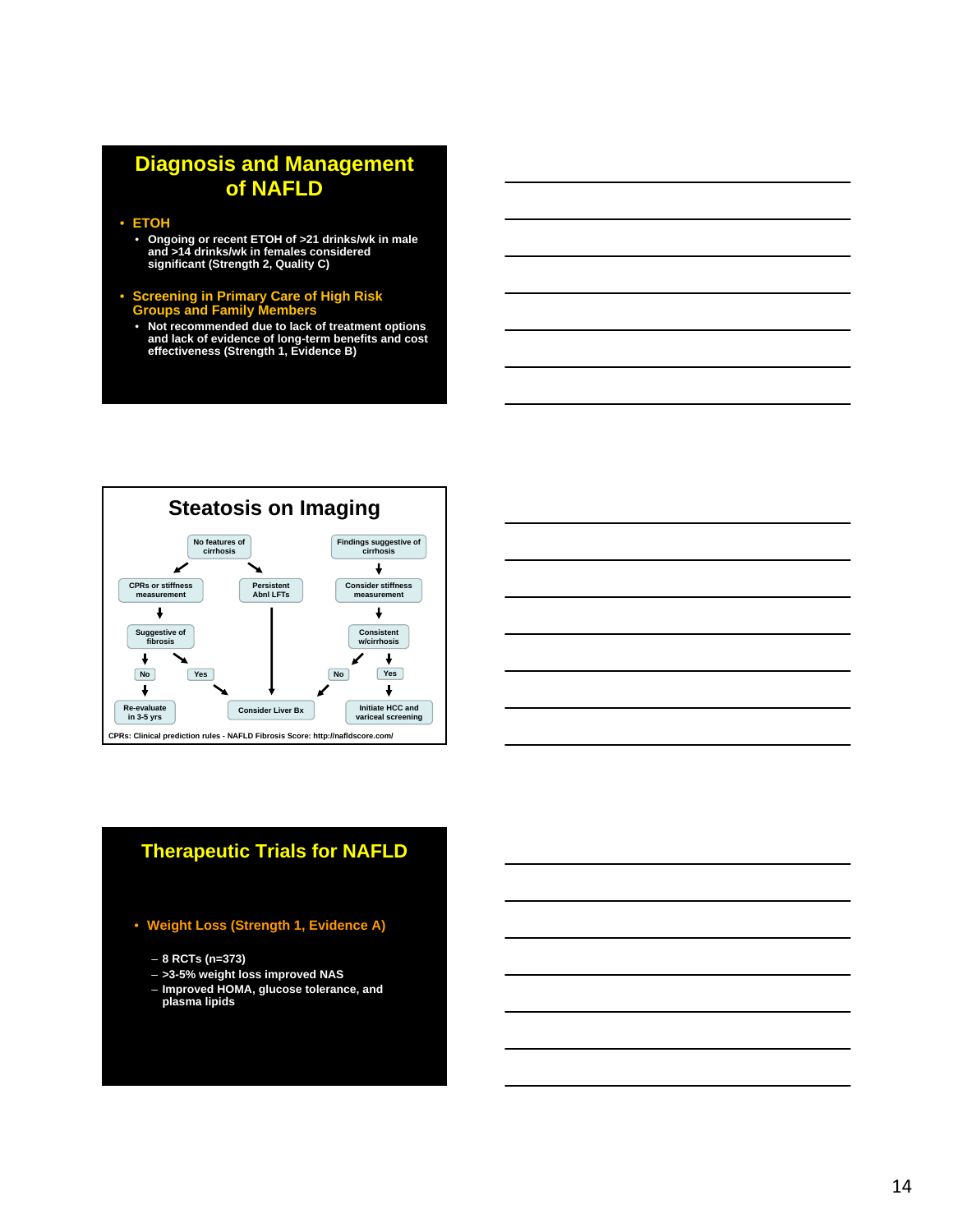#### **Therapeutic Trials for NAFLD**

#### • **Vitamin E (Strength-1, Quality-B)**

- **5 RCTs (n=685)**
- **Improvement in steatosis and**
- **inflammation no progression of fibrosis** – **Should be considered first-line therapy**
- **(800 IU/d) in non-diabetics** *with biopsyproven NASH*
- **Not recommended in diabetics, NAFLD without liver biopsy, NASH cirrhosis, or cryptogenic cirrhosis**

#### **Therapeutic Trials for NAFLD**

- **TZDs (Strength-1, Evidence-B)**
	- **11 RCTs (n=862)**
	- **Improved steatosis, ballooning and inflammation but** *not* **fibrosis**
	- **Improved HOMA, A1c, HDL, TGs but weight gain**
	- **Pioglitazone (30 mg/d) can be used for biopsy proven NASH (most Pts nondiabetic and no long-term safety data)**
- **Metformin (Strength-1, Evidence-A)**
	- **11 RCTs (n=671)**
	- **No improvement in histology**



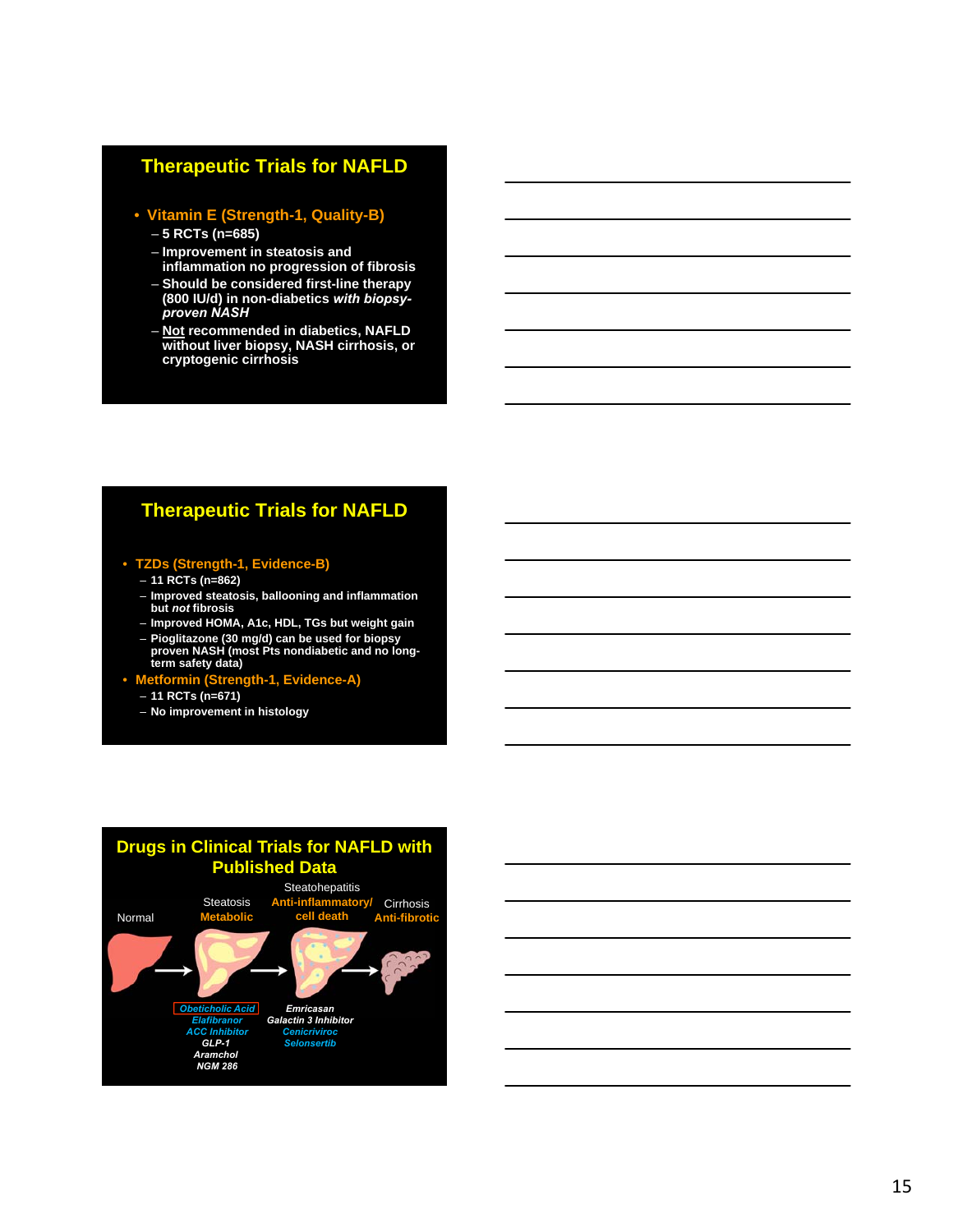



## **Therapeutic Trials for NAFLD**

- **Obeticholic Acid**
	- **RCT Phase II (n=283) "FLINT "**
	- **Improved steatosis, inflammation, and cellular injury, and fibrosis after 72 weeks**
	- **Pruritis (23%), weight loss, increased LDL major AEs**

Neuschwander-Tetri *et al*. 2015. *Lancet*. 385:956-65.



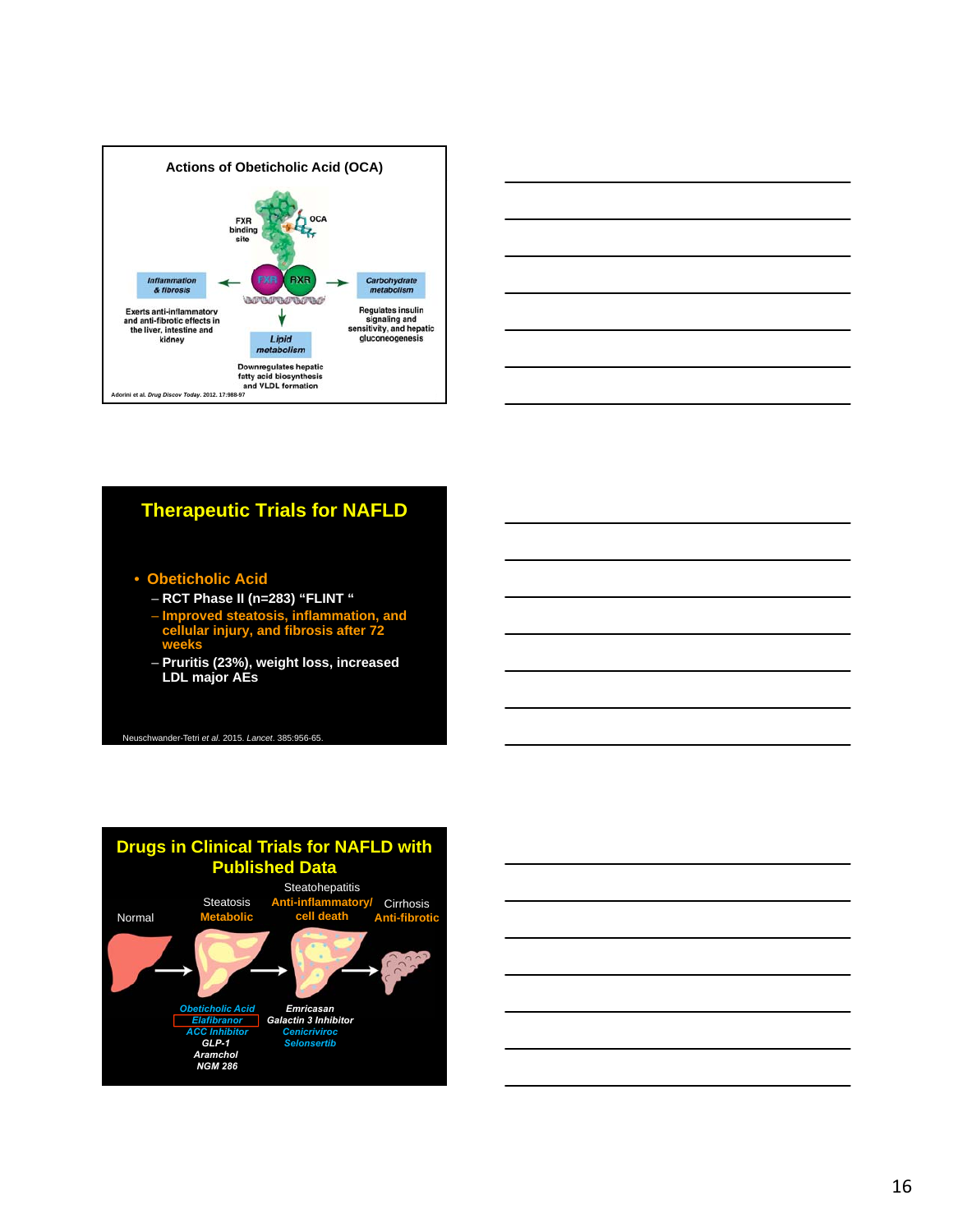



#### **Therapeutic Trials for NAFLD**

- **Elafibranor (PPAR/ dual agonist)** – **RCT Phase II (n=276)**
	- **Improved inflammation and cellular injury only in those with NAS >4**
	- **No improvement in steatosis or fibrosis at 52 weeks**
	- **Mild increase in creatinine in 7.1%**

Gawrieh *et al*. 2018. Clin Liver Dis. 22:189-99.



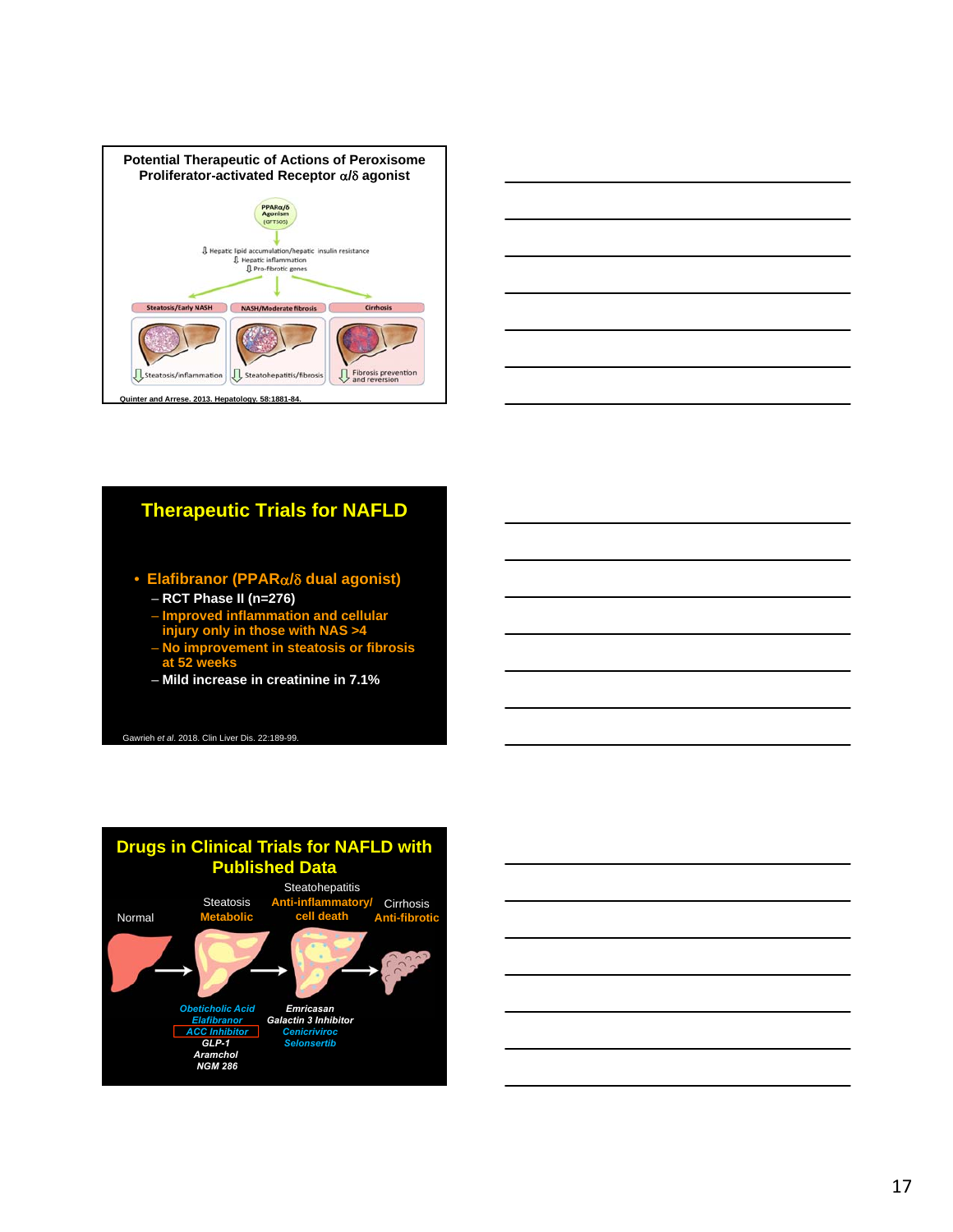